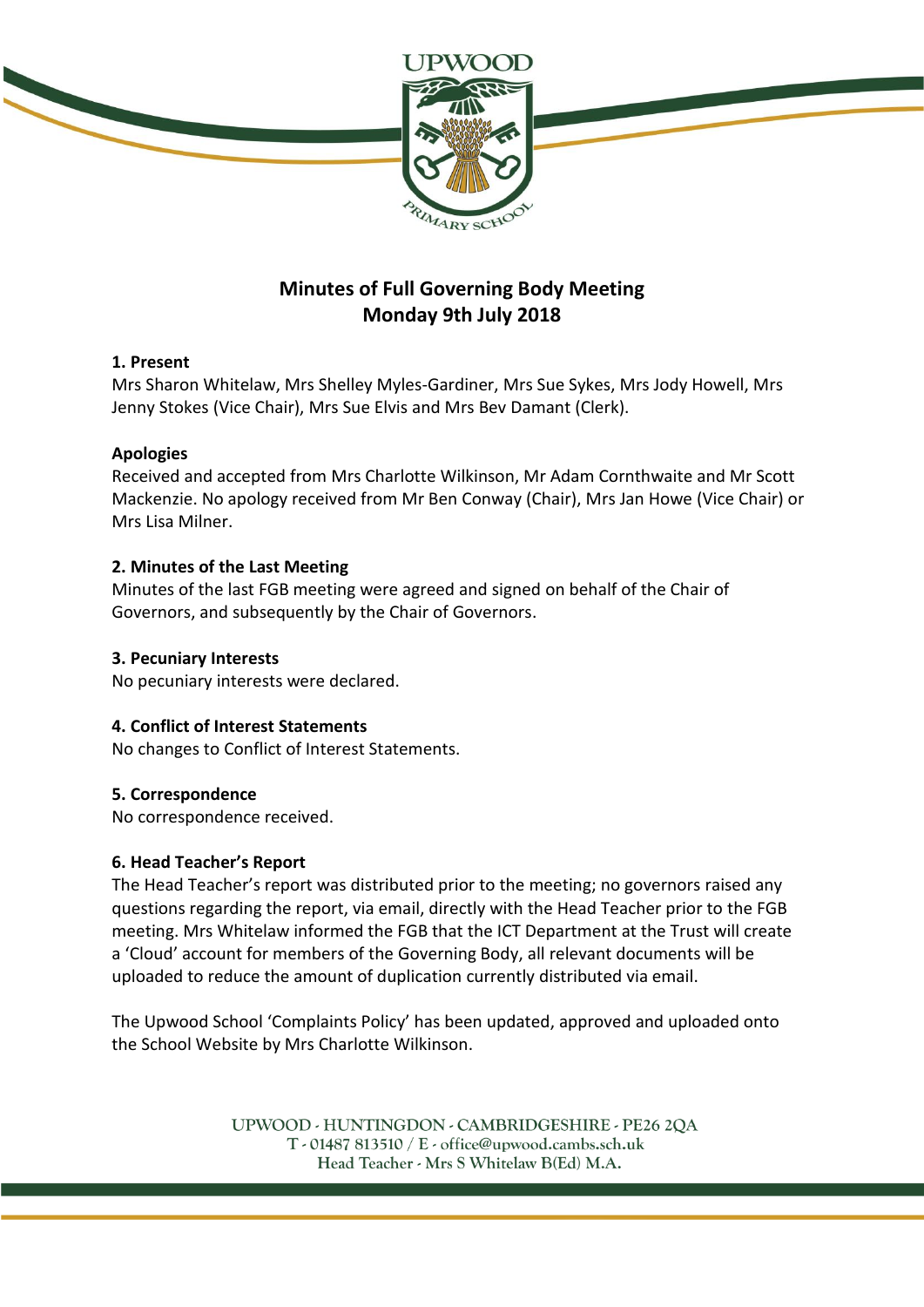

Mrs Sharon Whitelaw (Head Teacher) and Mrs Jenny Stokes (Vice Chair) attended a 'Leadership Conference' by Thomas Deacon Education Trust, copies of the presentations have been emailed to all members of the Governing Body. All questions to be emailed to Mrs Whitelaw who will forward on to TDET and request a FAQ sheet response. Mrs Jenny Stokes reported that TDET Managers had engaged positively with Upwood School Staff and Governors, and that Upwood School look forward to working with the Trust.

The FGB were informed that the Local Authority Budget would close on 31<sup>st</sup> July 2018 and the ESFA would commence on 1<sup>st</sup> August 2018. An Autumn Budget for academic year 2018/2019 has been set. Subsequent financial periods will run  $1<sup>st</sup>$  September – 31<sup>st</sup> August rather than the traditional financial year period. Mr Ben Conway (Chair), Mrs Jenny Stokes (Vice Chair) and Mrs Sharon Whitelaw (Head Teacher) to look into the structure for the next academic year. All curriculum resources have been ordered and delivered currently; there are no further requirements for the Autumn Term 2018/2019.

The new Safeguarding 'Keeping Children Safe in Education' (KCSIE) regulations are currently being updated and processed. Miss Clarke, (Deputy Head) will update the Single Central Record (SCR) upon Academy Conversion. The annual Safeguarding Monitoring Report, collated by Miss Clarke, will be circulated to members of the Governing Body immediately after the FGB meeting. Governors to email any questions directly to Miss Clarke.

### **7. TDA Meeting: Academy Status**

Mrs Sharon Whitelaw (Head Teacher) confirmed that everything is on track for the Academy Conversion on 1<sup>st</sup> August 2018. All Land Registry and Transfer Agreements had been processed and agreed by the Department for Education. TUPE correspondence has been processed and agreed.

The Full Governing Body agreed to the name change from 'Upwood Primary School' to 'Upwood Primary Academy'. Mr Mick Crossley, TDET, to process new signage, logo, letter head and the re-branding of School notice boards on school site and car park. The existing Local Authority signage will be removed.

### **8. Sub-Committee Structure**

The sub-committee structure for 2018/2019 is to be agreed at the first meeting of each subcommittee.

> UPWOOD - HUNTINGDON - CAMBRIDGESHIRE - PE26 2QA  $T - 01487813510 / E - 0$  office@upwood.cambs.sch.uk Head Teacher - Mrs S Whitelaw B(Ed) M.A.